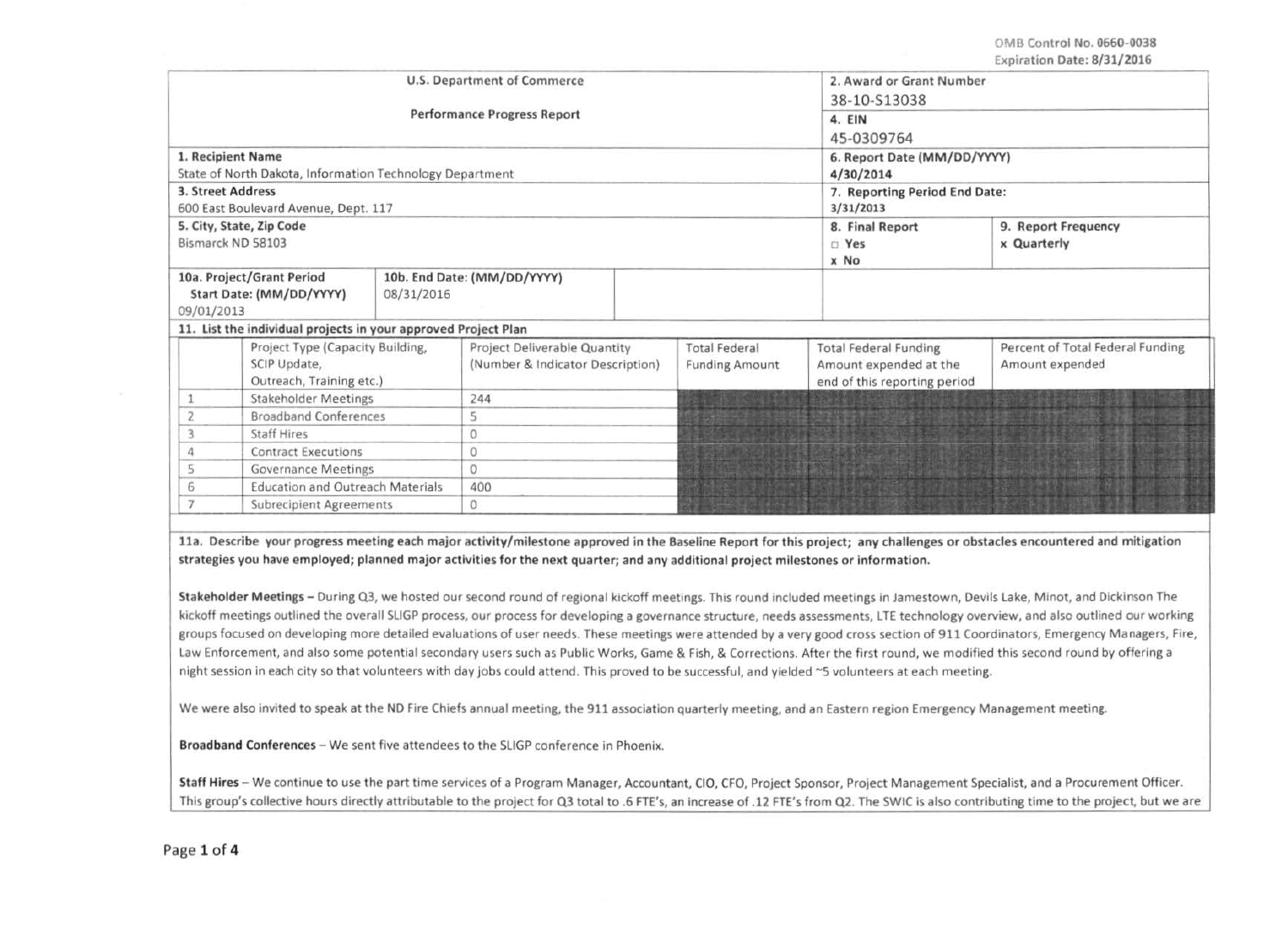I I I

not expecting to bill any of this time to the grant.

Governance Meetings - Our SIEC meeting during this quarter was rescheduled due to bad winter weather, that will result in 2 governance meetings next quarter.

Our governance interviews have mostly commenced. In early Q4, we will be reviewing these and making determinations on how to finalize our governance structure.

11b. If the project team anticipates requesting any changes to the approved Baseline Report in the next quarter, describe those below. Note that any substantive changes to the Baseline Report must be approved by the Department of Commerce before implementation.

N/A

llc. Provide any other information that would be useful to NTIA as it assesses this project's progress.

We feel like Q3 is a good indication of how future quarters should progress. Individual staff FTE calculations will vary each quarter, with some support staff not always contributing each quarter, though they still remain a part of the team.

lld. Describe any success stories or best practices you have identified. Please be as specific as possible.

We continue to yield very positive results by coordinating our message with individual disciplinary agencies.

12. Personnel

12a. If the project is not fully staffed, describe how any lack of staffing may impact the project's time line and when the project will be fully staffed.

We continue to ramp up the allocation of part time resources. We expect this to continue as planned.

## 12b. Staffing Table

| Job Title                            | FTE <sub>%</sub> | Project(s) Assigned                                                     | Change    |
|--------------------------------------|------------------|-------------------------------------------------------------------------|-----------|
| Program Manager                      | 44               | Development of program activities and oversight of Subcontractors       | No Change |
| Project Sponsor                      |                  | Oversight of Program Manager and Subrecipient, steering of project      | No Change |
| <b>CIO</b>                           |                  | Oversight of project, interface with Governor's Office                  | No Change |
| <b>CFO</b>                           | 0                | Oversight of financial planning, tracking, and reporting practices      | No Change |
| Accountant                           | 0                | Execution of financial tracking, and reporting practices                | No Change |
| <b>Project Management Specialist</b> | 0                | Development of project management methodology                           | No Change |
| Procurement Officer                  | 0                | Develop, implement, and oversight of contract for subrecipient services | No Change |

Add Row Remove Row - Aug Now Remove Now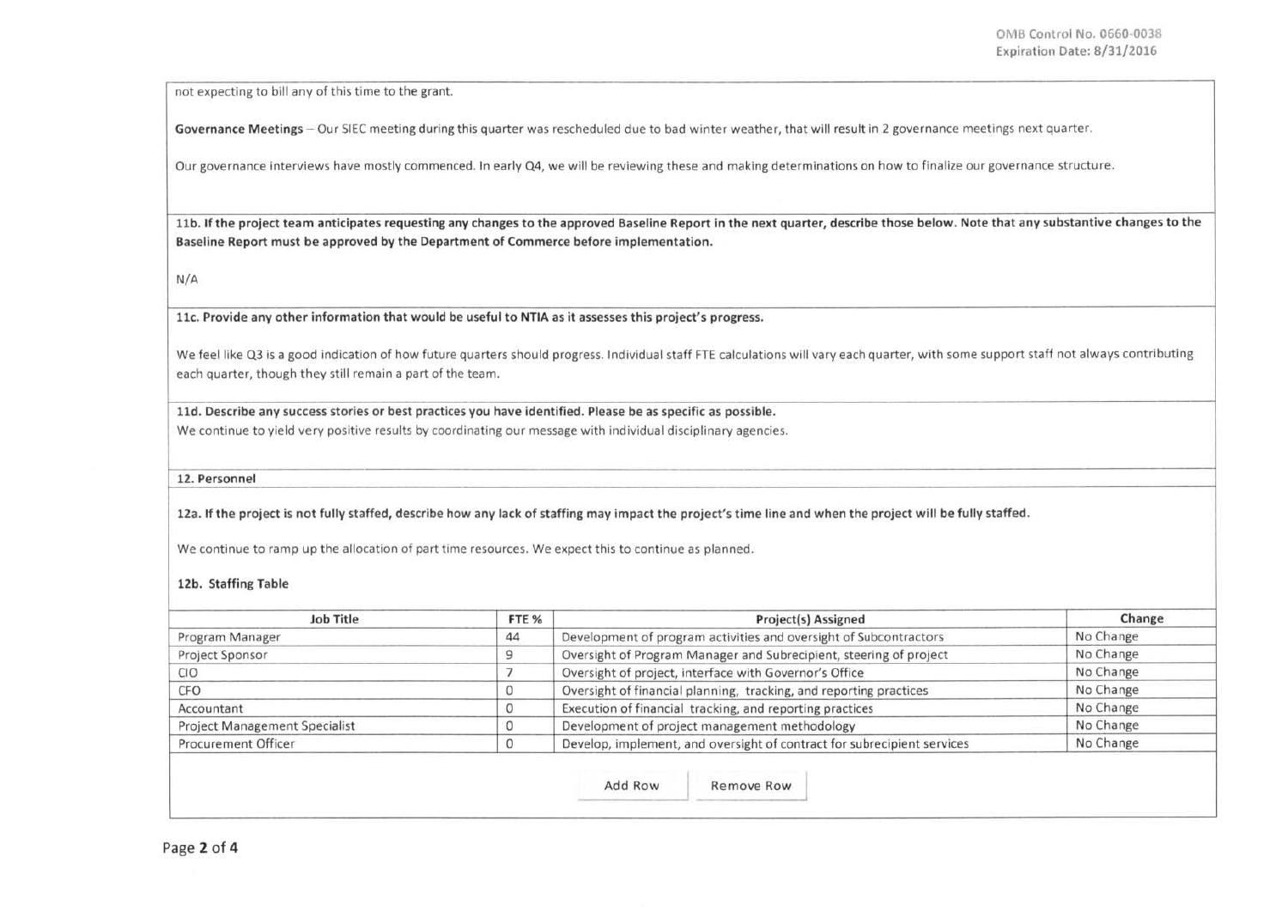| 13. Subcontracts (Vendors and/or Subrecipients) |                      |                              |                                                                                                                                                                                                 |                            |                                                             |               |                               |                                                                                                                                       |                                                 |                                                                                                                                                                                      |
|-------------------------------------------------|----------------------|------------------------------|-------------------------------------------------------------------------------------------------------------------------------------------------------------------------------------------------|----------------------------|-------------------------------------------------------------|---------------|-------------------------------|---------------------------------------------------------------------------------------------------------------------------------------|-------------------------------------------------|--------------------------------------------------------------------------------------------------------------------------------------------------------------------------------------|
|                                                 |                      |                              |                                                                                                                                                                                                 |                            |                                                             |               |                               | 13a. Subcontracts Table - Include all subcontractors. The totals from this table must equal the "Subcontracts Total" in Question 14f. |                                                 |                                                                                                                                                                                      |
| Name                                            | Subcontract Purpose  |                              | Type<br>(Vendor/Subrec.)                                                                                                                                                                        | RFP/RFQ<br>Issued<br>(Y/N) | Contract<br>Executed<br>(Y/N)                               | Start<br>Date | End<br>Date                   | <b>Total Federal</b><br>Funds Allocated                                                                                               | <b>Total Matching</b><br><b>Funds Allocated</b> | Project and % Assigned                                                                                                                                                               |
| Televate, LLC                                   | <b>SLIGP Support</b> |                              | Vendor                                                                                                                                                                                          | Υ                          | Y                                                           | 10/15/1<br>3  | 10/14/<br>16                  | \$539,753                                                                                                                             | N/A                                             |                                                                                                                                                                                      |
|                                                 |                      |                              |                                                                                                                                                                                                 |                            | Add Row                                                     |               | Remove Row                    |                                                                                                                                       |                                                 |                                                                                                                                                                                      |
|                                                 |                      |                              | 13b. Describe any challenges encountered with vendors and/or subrecipients.                                                                                                                     |                            |                                                             |               |                               |                                                                                                                                       |                                                 |                                                                                                                                                                                      |
| None.                                           |                      |                              |                                                                                                                                                                                                 |                            |                                                             |               |                               |                                                                                                                                       |                                                 |                                                                                                                                                                                      |
| 14. Budget Worksheet                            |                      |                              |                                                                                                                                                                                                 |                            |                                                             |               |                               |                                                                                                                                       |                                                 |                                                                                                                                                                                      |
|                                                 |                      |                              | Columns 2, 3 and 4 must match your current project budget for the entire award, which is the SF-424A on file.<br>Only list matching funds that the Department of Commerce has already approved. |                            |                                                             |               |                               |                                                                                                                                       |                                                 |                                                                                                                                                                                      |
| Project Budget Element (1)                      |                      | Federal Funds<br>Awarded (2) | Approved Matching<br>Funds (3)                                                                                                                                                                  |                            | Total Budget (4)                                            |               | Federal Funds<br>Expended (5) | Approved Matching Funds<br>Expended (6)                                                                                               |                                                 | Total Funds Expended (7)                                                                                                                                                             |
| a. Personnel Salaries                           |                      | 105,740                      | 75,444                                                                                                                                                                                          |                            | 181, 184                                                    |               |                               |                                                                                                                                       | 28,712                                          |                                                                                                                                                                                      |
| b. Personnel Fringe Benefits                    |                      | 34,894                       | 24,897                                                                                                                                                                                          |                            | 59,791                                                      |               | ٠                             |                                                                                                                                       | 12,830                                          |                                                                                                                                                                                      |
| c. Travel                                       |                      | 157,972                      | 7,399                                                                                                                                                                                           |                            | 165,371                                                     |               | 9,126                         | 796                                                                                                                                   |                                                 | 9,922                                                                                                                                                                                |
| d. Equipment                                    |                      |                              |                                                                                                                                                                                                 |                            | w.                                                          |               | $\rightarrow$                 |                                                                                                                                       |                                                 |                                                                                                                                                                                      |
| e. Materials/Supplies                           |                      | 22,563                       |                                                                                                                                                                                                 |                            | 22,563                                                      |               | 8                             |                                                                                                                                       |                                                 | 8                                                                                                                                                                                    |
| f. Subcontracts Total                           |                      | 796,286                      | 70,000                                                                                                                                                                                          |                            | 866,286                                                     |               | 95,754                        |                                                                                                                                       |                                                 | 95,754                                                                                                                                                                               |
| g. Other                                        |                      | 50,520                       | 114,254                                                                                                                                                                                         |                            | 164,774                                                     |               | 80                            | 58,480                                                                                                                                |                                                 | 58,560                                                                                                                                                                               |
| h. Total Costs                                  |                      | 1, 167, 975                  | 291,994                                                                                                                                                                                         |                            | 1,459,969                                                   |               | 104,967                       | 100,818                                                                                                                               |                                                 | 205,785                                                                                                                                                                              |
| 80%<br>20%<br>i. % of Total                     |                      | 100%                         |                                                                                                                                                                                                 | 51%                        | 49%                                                         |               | 100%                          |                                                                                                                                       |                                                 |                                                                                                                                                                                      |
| documents.                                      |                      |                              |                                                                                                                                                                                                 |                            |                                                             |               |                               |                                                                                                                                       |                                                 | 15. Certification: I certify to the best of my knowledge and belief that this report is correct and complete for performance of activities for the purpose(s) set forth in the award |
|                                                 |                      |                              | 16a. Typed or printed name and title of Authorized Certifying Official                                                                                                                          |                            |                                                             |               |                               | 16c. Telephone (area code, number, and extension)                                                                                     |                                                 |                                                                                                                                                                                      |
| <b>Travis Durick</b><br>Program Manager         |                      |                              |                                                                                                                                                                                                 |                            | 701.328.1125<br><b>16d. Email Address</b><br>tdurick@nd.gov |               |                               |                                                                                                                                       |                                                 |                                                                                                                                                                                      |